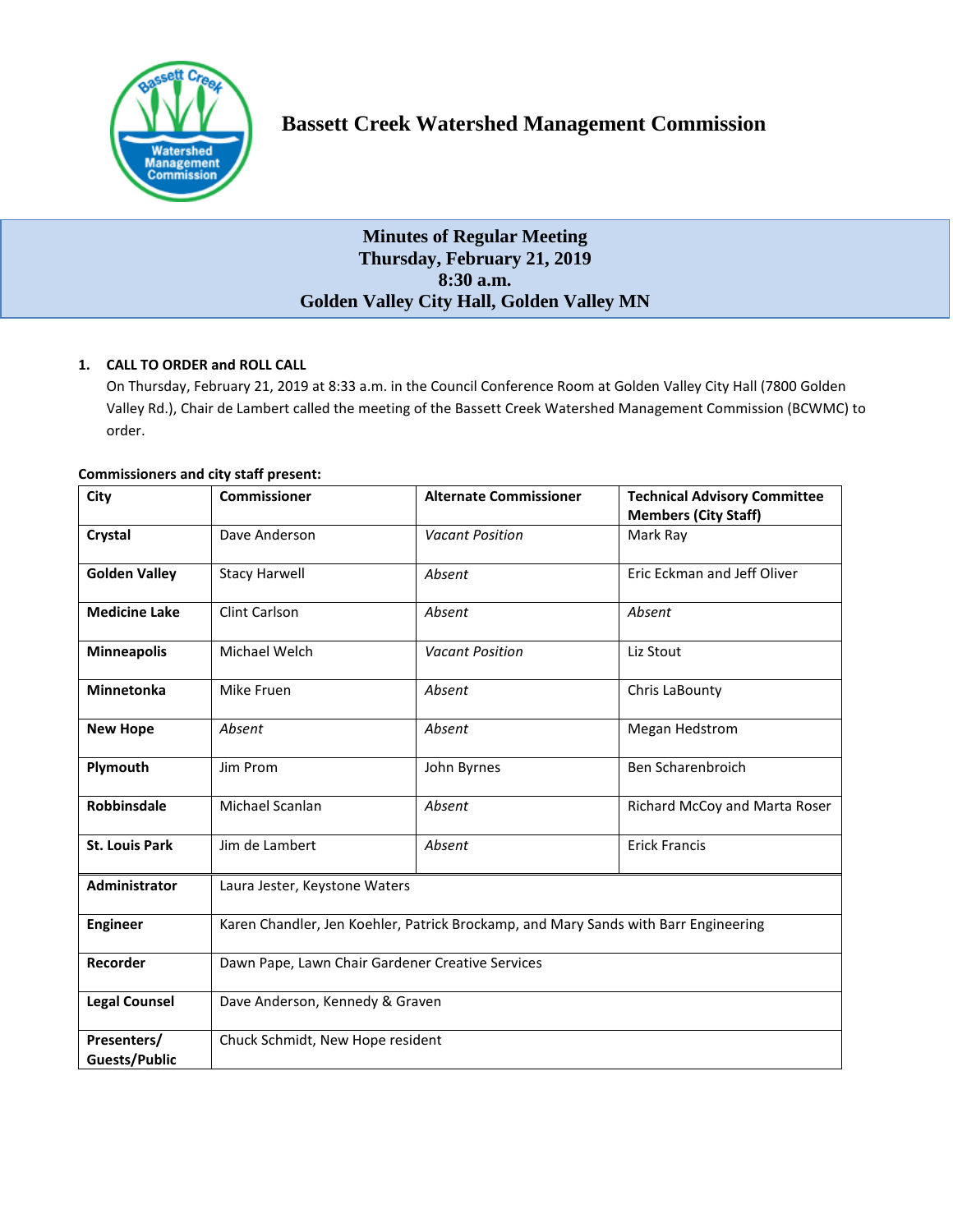## **2. CITIZEN FORUM ON NON-AGENDA ITEMS**

Mr. Schmidt asked if the water level in Winnetka Pond will be the same after the dredging project as before the project. Commission Engineer Chandler confirmed that it would be the same.

## **3. APPROVAL OF AGENDA**

**MOTION:** Commissioner Scanlan moved to approve the agenda. Commissioner Prom seconded the motion. Upon a vote, the motion carried 8-0. [City of New Hope absent from the vote]

## **4. CONSENT AGENDA**

The following items were approved as part of the consent agenda: January 21, 2019 Commission meeting minutes, acceptance of the 2018 fiscal year-end (January 2019) financial report and the February 2019 financial report, payment of invoices, approval to resolution 19-03 designating depositories for BCWMC Funds, approval to designate Finance and Commerce as the Official News Publication of the BCWMC, approval of agreement with Three Rivers Park District for curlyleaf pondweed control and financial contribution for inspections at Medicine Lake, approval of County State Aid Highway (CSAH) 9 (Rockford Road) and I-494 Interchange Project, approval to Reimburse Commissioner Fruen for MAWD Conference registration.

The general and construction account balances reported in the FY2018 Year-end Financial Report (January 2019) are as follows:

| <b>Checking Account Balance</b>             | \$586,572.33      |
|---------------------------------------------|-------------------|
| TOTAL GENERAL FUND BALANCE                  | \$586,572.33      |
| TOTAL CASH & INVESTMENTS ON-HAND (01/31/19) | \$3,729,542.76    |
| CIP Projects Levied – Budget Remaining      | ( \$3,874,557.20) |
| Closed Projects Remaining Balance           | (\$145,014.44)    |
| 2012-2016 Anticipated Tax Levy Revenue      | \$3,896.47        |
| 2017 Anticipated Tax Levy Revenue           | \$3,148.89        |
| 2018 Anticipated Tax Levy Revenue           | \$10,316.57       |
| Anticipated Closed Project Balance          | (5127, 652.51)    |

**MOTION:** Commissioner Carlson moved to approve the consent agenda. Commissioner Scanlan seconded the motion. Upon a vote, the motion carried 8-0. [City of New Hope absent from the vote]

## **5. ORGANIZATIONAL MEETING**

## **A. Elect Officers**

Chair de Lambert noted that he is not seeking nomination for the chair again this year. However, Commissioner Scanlan is willing to continue as secretary and Commissioner Harwell is willing to continue as treasurer. Commissioner Prom expressed interest in becoming chair. Commissioner Scanlan nominated Commissioner Welch as vice chair. Commissioner Welch explained that typically the position of vice chair is a stepping stone to being chair and that he is willing to serve if no one else steps forward, but he is not willing to serve as chair in the future. Commissioner Welch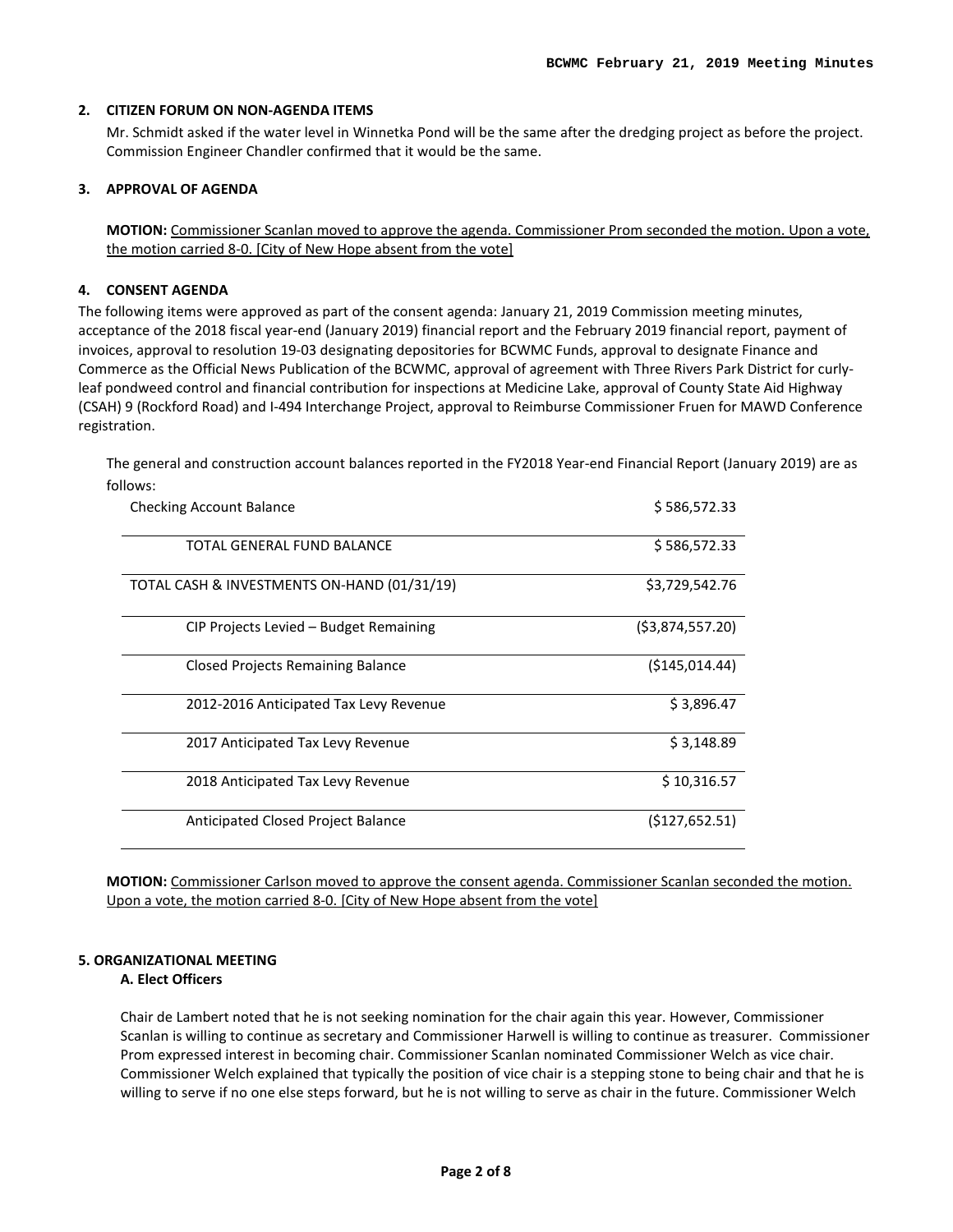nominated Commissioner Prom as chair, himself as vice chair, Commissioner Scanlan as secretary, and Commissioner Harwell as treasurer.

**MOTION:** Commissioner Carlson moved to elect the full slate of nominees. Commissioner Fruen seconded the motion. Upon a vote, the motion carried 8-0. [City of New Hope absent from the vote]

Commissioner Welch recognized Chair de Lambert's contributions noting that he has been very fair and even handed. Commissioner de Lambert said it had been a pleasure to serve and that he would remain an active participant.

Commissioner Prom chaired the remainder of the meeting.

#### **B. Review 2019 Commission Calendar and Areas of Work**

Administrator Jester highlighted important dates that should be on the commissioners' calendars for the upcoming year as well as the work of committees. Commissioners indicated the calendar/areas of work document should remain a living document to be updated and included in the monthly meeting materials.

#### **C. Appoint Committee Members**

The following appointments were made to Commission committees:

- i. Administrative Services Committee: Commissioners Scanlan, Prom, Harwell, Welch, de Lambert
- ii. Budget Committee: Commissioners Scanlan, Anderson, Prom, and Alternate Commissioners Byrnes and McDonald Black
- iii. Education Committee: Commissioners Scanlan, Harwell, Fruen, and de Lambert; and Alternate Commissioners Byrnes and Noon
- iv. Technical Advisory Committee Liaison: Commissioner Scanlan

#### **D. Review Open Meeting Law**

Administrator Jester reminded commissioners that Commission business should not be discussed if there is less than a quorum and that includes discussions via email. She noted that one easy way to comply with the law is to never "reply all" to a Commission email. Commissioner Harwell asked if she could Skype into a committee meeting. There was a brief discussion on the complexities of that practice and the instances where it is allowed.

#### **E. Review Year End Financial Report (Feb 1, 2018 - Jan 31, 2019)**

Administrator Jester reported that the Commission ended the year in the black. She noted that although some line items were over budget, the overall budget was \$41,000 under budget. There were no questions from the Commission.

#### **6. BUSINESS**

# **A. Review 50% Design Plans for DeCola Ponds B & C Improvement Project**

Engineer Koehler reviewed the 50% design plans on behalf of the City of Golden Valley. She reminded the Commission that the primary goal of this project is flood mitigation and that additional benefits include water quality improvements and habitat restoration. Engineer Koehler gave a detailed timeline of the steps in the design process. At the May 2018 meeting, the Commission approved the final feasibility study for this project. In August of 2018, the Commission ordered the project and approved an agreement with the City of Golden Valley to implement the project.

The 50% designs include 24 acre-feet of additional flood storage, 2 acres of open water expansion, 8.5 lbs/yr of phosphorus removal, 3 acres of restored wetland and upland habitat, Medicine Lake Road 100-year flood depth reduced by approximately 2 ft, and reduction of flood level on ponds from 0.1'-0.5'. Engineer Koehler noted the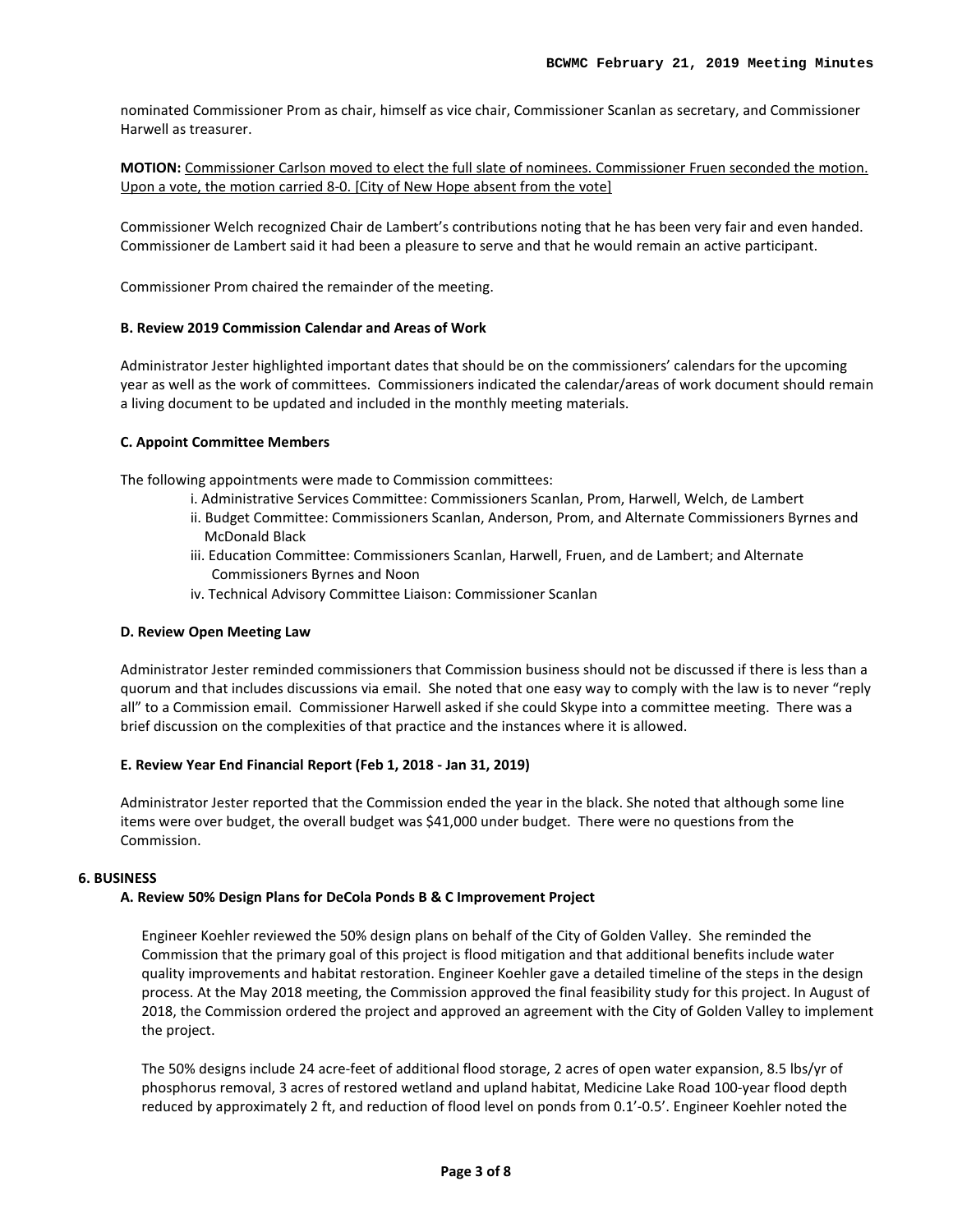EAW process is complete and that a dewatering permit will be needed along with (possibly) a Phase I archeological study.

Engineer Koehler noted the estimated cost of the whole project is \$4.1 million with multiple funding sources including Minnesota DNR, Hennepin County, City of Golden Valley, and BCWMC. She reported on the public engagement activities, including an open house held on February 6<sup>th</sup>.

There was a brief discussion about the new trails. Engineer Koehler noted the trails will be impervious because ADA compliance and accessibility is important to daily users. Commissioner Welch offered that there are alternatives to bituminous that still meet ADA requirements. Mr. Eckman added that a lot of imperviousness has already been removed in that area, but that he would explore alternatives. There was some discussion on project permitting, draw down and tree removal. The restoration plan will be more complete with the 90% design, which will likely be presented at the April meeting.

## **MOTION:** Commissioner Scanlan moved to approve the 50% design plans as presented. Commissioner Prom seconded the motion.

Discussion: Commissioner Welch inquired about the cost vulnerability if the project gets delayed a year. Mr. Eckman responded that there is not a timing issue with the DNR grant. Commissioner Scanlan asked if there are potential funding changes. Engineer Koehler said based on current planning and funding secured, she feels comfortable with the budget.

Commissioner Welch noted that Administrator Jester may need to be involved with public relations because it's going to be a large project with much disruption to a popular park. Administrator Jester answered that she is happy to fulfill this role, but also noted that the City of Golden Valley has been handling communications with the public and local residents very well up to this point. Commissioner Harwell asked if there will be educational signage. Commissioner Prom agreed that this would be a good opportunity for education.

Upon a vote, the motion carried 8-0, with the City of New Hope absent from the vote.

## **B. Consider Providing Additional Funds for Winnetka Pond Dredging Project**

TAC member Mark Ray explained that during the construction of this project, contaminated sediment was unexpectedly found in Winnetka Pond that will require expensive disposal. He reported the City of Crystal can contribute \$25,000 toward the extra costs, but is still requesting additional funds for this project so that it can be built as originally designed. He noted the city is requesting an additional \$114,301 for the project from the BCWMC and the ability to use the city's \$9,050 in Channel Maintenance Funds toward the project.

Commission Engineer Chandler introduced the project manager (Patrick Brockamp) and brownfields expert (Mary Sands). Engineer Chandler explained that MPCA-recommended sediment testing was done during the feasibility study but the contamination was not discovered and the project was bid as the sediment being "unregulated fill." She reported that after the project started, diesel range organics (DRO) were found, so considerably more testing was performed. It was finally determined that the upper two feet of sediment for a significant portion of the pond was contaminated and that after negotiating with the contractor, the additional costs would be \$148,351.

Administrator Jester reported that the Commission's Closed Project Account should have approximately \$215,000 available after the 2015 Main Stem Restoration Project is closed within the next 30 – 60 days.

Commissioner Carlson asked that if the contamination was discovered during the feasibility study, would its disposal have been less expensive. Engineer Chandler replied no. Commissioner Carlson asked if there could have been more testing beforehand. Engineer Chandler explained that testing isn't very expensive but there are so many contaminants to test for it's impossible to test for them all. There was further discussion about what level of testing might be warranted for future projects.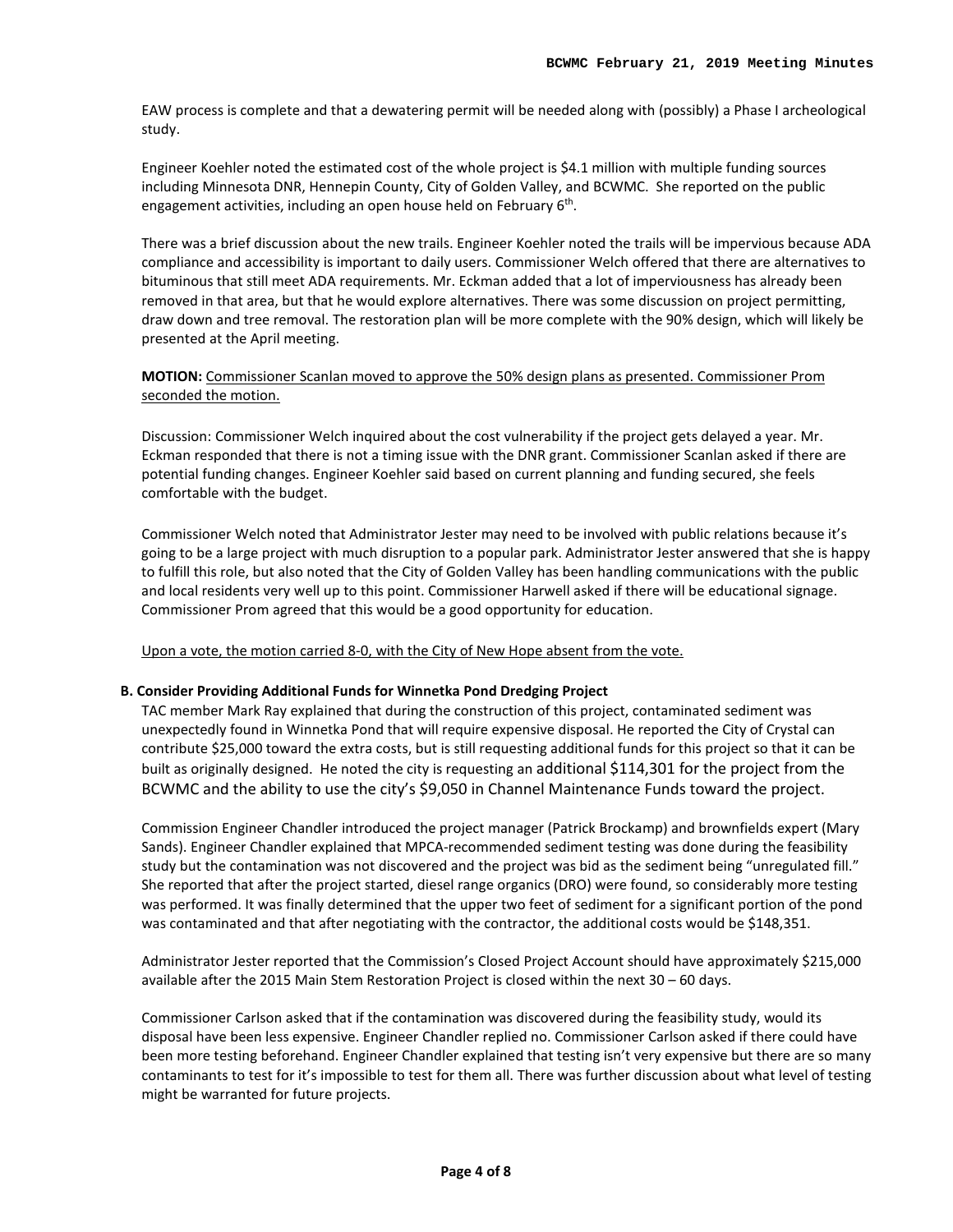Mr. Scharenbroich estimated that it is \$56/cubic yard to dispose of contaminated soil. He found this cost to reasonable because it can easily be \$100/cubic yard.

**MOTION:** Commissioner de Lambert moved to approve providing additional funds for the Winnetka Pond Dredging Project based on the contingency that the closed project account has funds available. Commissioner Scanlan seconded the motion.

Discussion: Commissioner Carlson wondered if the contamination could be left in place. Engineers Chandler and Sands explained that since it's now known to be there, it should be removed.

Commissioner Welch asked what the plan is for the future. Mark Ray said they will try to determine the source of the contamination, but it likely happened prior to the 1960s. Commissioner Welch asked if the MPCA will require further investigation. Engineer Sands responded that DRO is ubiquitous and not highly toxic. She noted it's likely that the city will only be required to determine the extent (boundaries) for remediation. There was some discussion about whether the city can put additional funding toward disposal.

Upon a vote, the motion carried 8-0, with the City of New Hope absent from the vote.

## **C. Consider Agreements with Wenck and City of Minneapolis for Bassett Creek Valley Study**

- i. Contract with Wenck Associates
- ii. Bassett Creek Valley Study Proposal
- iii. Agreement with City of Minneapolis

Administrator Jester reminded Commissioners that the City of Minneapolis, the Commission engineers and herself, the MPRB, and other partners have been discussing the complicated nature of the Bassett Creek Valley and the likely redevelopment for the area. She noted the City wishes to have Wenck Associates, Inc. perform a Floodplain and Stormwater Management Study for the Bassett Creek Valley Development area to evaluate options to unlock the potential in natural resources, recreation, and redevelopment by integrating floodplain and stormwater management into a regional solution for the area. She noted the City wishes for the Commission to hire Wenck to complete this study and then the City will reimburse the Commission for the total cost of the study along with other Commission expenses related to the study (less \$2,000). She reported the contract with Wenck and agreement with the City were reviewed by Commission legal counsel and the study proposal was reviewed by Commission Engineers.

TAC member Liz Stout reiterated that it is not appropriate to look at this area parcel by parcel because there are significant floodplain issues. Commissioner Harwell asked about the models that will be used. Ms. Stout and Engineer Chandler explained the Commission's model, the City's model and the P8 model will all be used.

Commissioner Welch noted that the holistic approach to the redevelopment is warranted, but expressed concern about how Wenck can avoid conflict of interest with their other clients, i.e. Wellington. Chris Meehan with Wenck responded that a regional solution is important, even for the current client. He said it's good to have many partners working together. Commissioner Anderson suggested conditional approval of the contract with Wenck, with the condition that the agreement between the Commission and Minneapolis is fully executed..

**MOTION:** Commissioner Welch moved to approve the contract with Wenck on condition that the reimbursement agreement with Minneapolis is fully executed. Commissioner Prom seconded the motion. Upon a vote, the motion carried 8-0. [City of New Hope absent from the vote]

#### **D. Consider Applying for 319 Grant for Sweeney Lake Alum Treatment & Carp Management**

Administrator Jester explained that the Commission has the rare opportunity to apply for 319 grant funds for up to \$700,000 for an alum treatment in Sweeney Lake and carp management in Schaper Pond. She noted the City of Golden Valley and the TAC agreed the grant application was a good idea.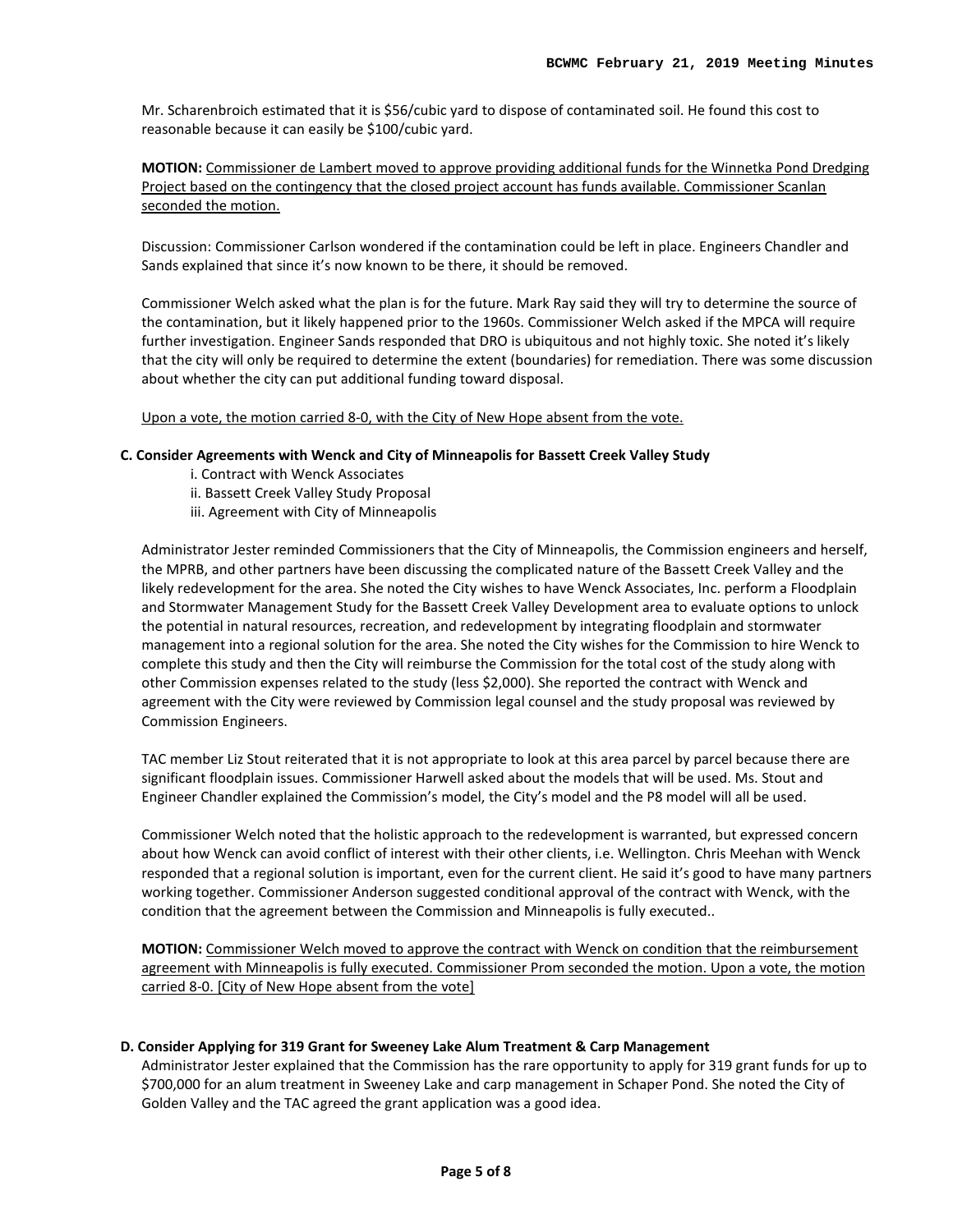**MOTION:** Commissioner Scanlan moved to authorize staff to apply for the 319 Grant. Commissioner Welch seconded the motion. Upon a vote, the motion carried 8-0 [City of New Hope absent from the vote]

#### **E. Consider Recommendations from CIP Prioritization Committee and Technical Advisory Committee**

Commission Engineer Chandler explained that starting last April, the CIP Prioritization Committee met 6 times to determine if and how capital projects in the watershed can be prioritized for implementation. She reported the committee recommends the use of a scoring matrix to help rank potential CIP projects against each other when developing the 5-year CIP. She reported the TAC discussed and considered the committee's recommendations and added a few recommendations of their own. She then walked through the TAC and CIP Committee's detailed notes and process. She noted the TAC requested that the scoring matrix be revisited within the next three years.

Commissioners Prom and Welch explained that this matrix is a useful tool that the committee worked hard to develop. Commissioner Welch noted that a committee or workgroup might also be useful, along with more involvement from the administrator, in identifying possible CIP projects. He noted that opportunities to collaborate with redevelopment projects might still fall through the cracks due to the timing.

**MOTION:** Commissioner Welch moved to adopt the matrix as a tool to develop the 5-year CIP and to accept recommendations of CIP Committee and the Technical Advisory Committee. Commissioner Scanlan seconded. Upon a vote, the motion carried 8-0. [City of New Hope absent from the vote]

#### **F. Consider Resolution 19-04 to Approve Robbinsdale Local Surface Water Management Plan**

Commission Engineer Chandler reported that the Robbinsdale Local Surface Water Management Plan was reviewed and is consistent with the Bassett Creek Watershed Management Plan and requirements. Staff recommended approval of the resolution.

Commissioner Welch asked if Robbinsdale City Council will adopt their local controls so the city's ordinances are consistent with the watershed plan. Mr. McCoy responded that it is up to the elected officials. Commissioner Welch further inquired whether the city plan has a schedule for ordinances to be adopted. Engineer Chandler confirmed that it does and that it is in the resolution.

**MOTION:** Commissioner Scanlan moved to approve the Robbinsdale Local Surface Water Management Plan. Commissioner Anderson seconded the motion. Upon a vote, the motion carried 8-0. [City of New Hope absent from the vote]

# **G. Consider Resolution 19-05 to Approve Medicine Lake Local Water Management Plan 2018 Update**

Commission Engineer Chandler reported that the Medicine Lake Local Water Management Plan Update was reviewed and is consistent with the Bassett Creek Watershed Management Plan and requirements. Staff recommended approval of the resolution.

**MOTION:** Commissioner Anderson motioned to Approve Medicine Lake Local Water Management Plan 2018 Update. Commissioner Scanlan seconded the motion. Upon a vote, the motion carried 8-0. [City of New Hope absent from the vote]

Commissioner Welch requested that the agenda of a future Commission meeting include an update on the adoption of local ordinances as required by the BCWMC Plan.

#### **H. Identify Date and Format for 50th Anniversary Event**

Administrator Jester reported that last year the Education Committee developed various ideas for commemorating the Commission's 50th Anniversary and that one favorite idea was to hold an event including a light meal,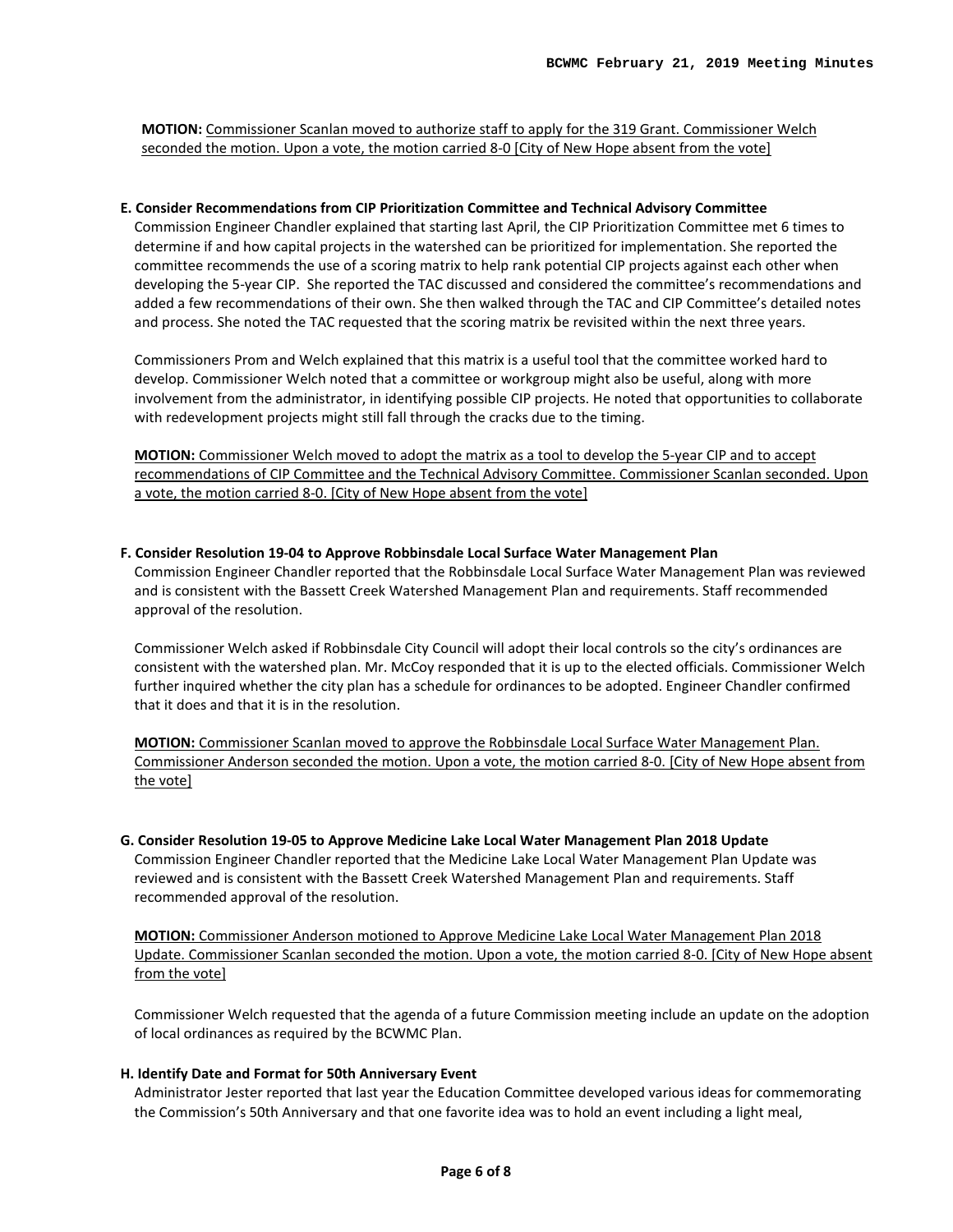presentation, display of historical documents, and optional watershed tour for elected and appointed officials. She asked for recommendations on a date and format for the event so that planning can begin.

After some discussion there was consensus that June 27<sup>th</sup> is the preferred date with a late afternoon tour followed by an evening reception.

## **I. Review Letters of Interest Proposals from Legal and Engineering Firms**

Administrator Jester reminded commissioners that in January, the Commission submitted a solicitation for proposals for legal and technical engineering services in order to comply with State Law. She reported the Commission received one proposal (from Kennedy & Graven) for legal services and three proposals for engineering services from Barr Engineering, RESPEC, and ProSource. She noted that since the proposals are not public documents, they were not included with meeting materials but were emailed to commissioners. Staff recommended that the Commission continue to use their current consultants.

There was some discussion about whether or not the TAC should provide a recommendation on the engineering proposals. There was consensus that TAC review wasn't needed in this case; that the Commission wasn't seriously considering interviewing other engineering firms.

**MOTION:** Commissioner Harwell moved that upon appropriate solicitation, the Commission continue to contract with Barr Engineering Co., and Kennedy & Graven for their engineering and legal consulting, respectively. Commissioner de Lambert seconded the motion.

Discussion: Commissioner Scanlan mentioned that he knows of a competitor that speaks highly of Barr Engineering. Commissioner Carlson noted that the Commission should be careful not to "bury its head in the sand" and to keep looking closely at expenses. Many other Commission members spoke in favor of Barr and noted excellent work.

Upon a vote, the motion carried 8-0. [City of New Hope absent from the vote]

## **J. Consider Approval of Resolution 19-06 Consenting to Representation from Kennedy & Graven and Acknowledging Potential Conflicts**

Administrator Jester noted that at the December meeting, the Commission discussed the possible need for a resolution acknowledging there to be potential conflicts of interest regarding legal representation and consenting to continued representation by Kennedy & Graven.

Commissioner Welch said this is not how conflicts of interest should be handled. Commission Attorney Dave Anderson weighed in by saying they have a legal obligation to notify their clients if conflicts of interest arise and that to date there aren't any conflicts of interest. He noted this resolution is a way to acknowledge the possibility of a conflict of interest and that Attorney Gilchrist was going to suggest the other cities adopt similar resolutions. It was noted that the current resolution opens the Commission to liability. Attorney Anderson said that Commissioner Welch raised a good point and that the resolution is not necessary, but was a good faith approach to show transparency. Commissioner Anderson stated that he is not sure that this is the best way to proceed.

[Harwell departed.]

**MOTION:** Commissioner Scanlan moved to approve Resolution 19-06 Consenting to Representation from Kennedy & Graven and Acknowledging Potential Conflicts. There was no second. Motion failed.

#### **K. Consider Approval of Resolution 19-07 of Support for Chloride Limited Liability Legislation**

Administrator Jester said she learned from the Stop Over Salting group while attending the Road Salt Symposium that a few local governments and organizations have passed resolutions supporting the chloride limited liability legislation. She noted that given that this is such an important topic in the watershed, she thought the attached